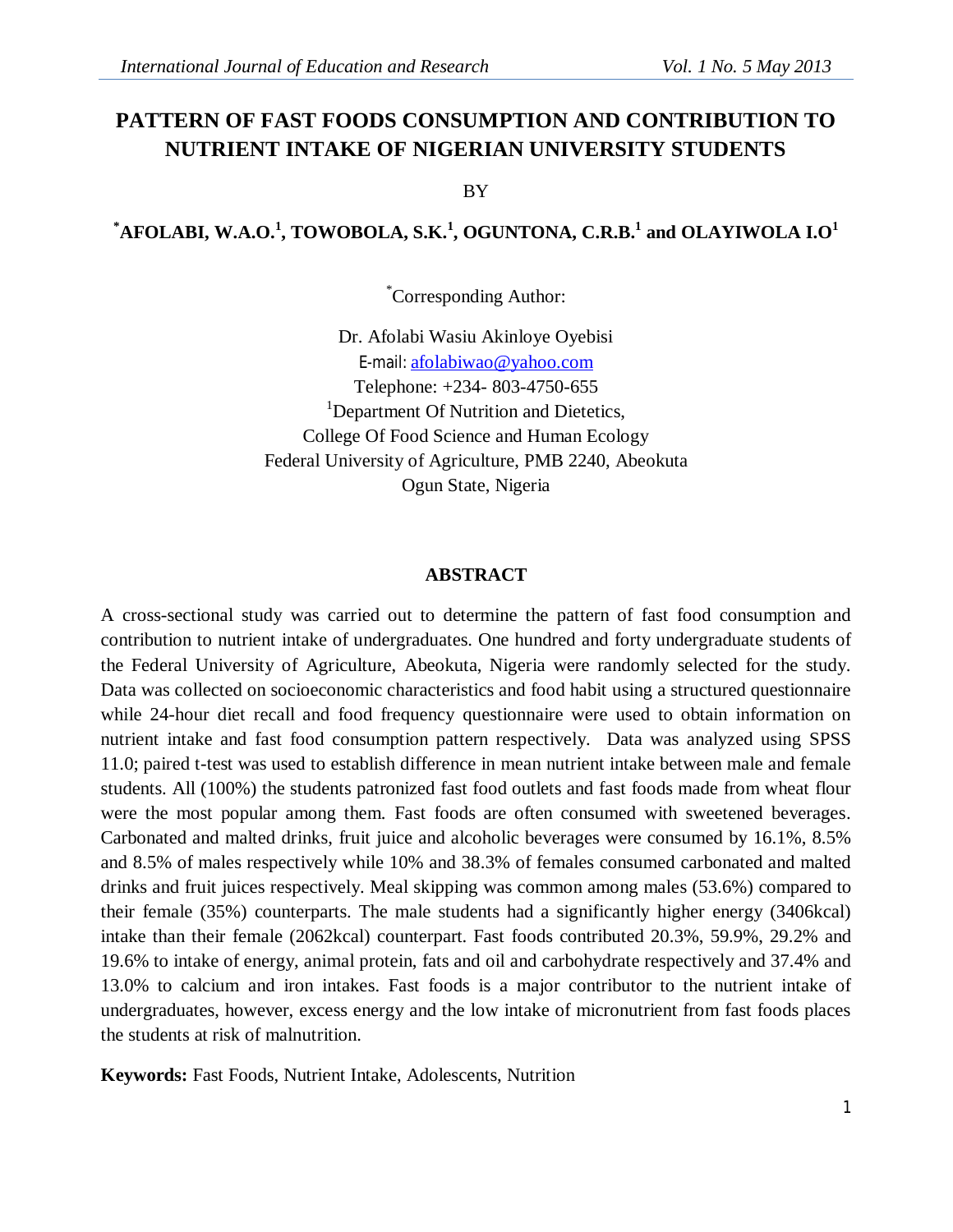#### **INTRODUCTION**

Eating fast foods for meals or snacks is especially popular with adolescents and young adults. During early adulthood, many changes begin that lead to the development of diseases of aging several years later (Stang, 2008). Large increases in caloric intake have occurred in the past decade to match longer term shifts in eating patterns (Nielson et al., 2002). Among issues of great concern especially among adolescents have been the greater intake of sugar, fatty foods, and other caloric sweeteners, therefore, the greater consumption of foods consumed away from the home, the greater consumption of fast foods (Ludwig et al,2001).

Fast foods essentially refer to the mass production of speedy food which is of standardized size, shape, colour and taste (Schlosser, 2001).For all countries, current evidence suggests that the underlying determinants of non- communicable diseases (NCDs) are largely the same. These include increased consumption of energy-dense, nutrient-poor foods that are high in fat, sugar and salt, reduced levels of physical activity and of particular concern are increasingly unhealthy diets and reduced physical activity of children and adolescents (Haddad, 2003; Arulogun and Owolabi, 2011). Fast foods are commonly recognized to have poor nutritional quality (Ludwig et al 2001), they tend to be low in iron, Calcium, riboflavin, and vitamin A and C (Mahan and Escott-Stump, 2004). Consumption of high-fat fast foods contributes to higher energy and fat intake and lower intake of healthful nutrients (Paeratakul et al, 2003), it is also notable that changes in eating patterns such as increases in meals eaten away from home, portion sizes, meal-skipping and fast foods consumption may be involved in this trend (Young and Nestle,2002).

The consumption of fast foods plays lots of roles on health. In the same vein, nutritional habits acquired during adolescence have a significant impact in the short and long term; these include irregular meals, snacking, eating away from home and following other nutrition alternative dietary patterns which characterize the food habits of young adults, arising from adolescence (Story et al, 2002). The concept of fast food eating has expanded into food sales in schools (Arulogun and Owolabi, 2011). For many students the day is not complete without observing the "daily ritual" of visiting a fast food joint and most of the fast food restaurants in the cities have began to open centers within and very close to schools especially university campuses (Aladelokun, 2006; Arulogun and Owolabi, 2011).Results of several studies suggests that fast foods may be implicated in the cause of many chronic diseases which have a rising prevalence in Nigeria and a long term implication on the health of the younger adolescents who would grow up to become the productive economic force of the country, it is to this end that this study assessed the pattern of consumption and the contribution of fast foods to nutrient intake of undergraduates of the Federal University of Agriculture Abeokuta (FUNAAB).

## **SUBJECTS AND METHODS**

This study was conducted on undergraduates selected from a total of seven colleges from FUNAAB. A total of 140 students comprising 56 females and 84 males representing 2.5% of the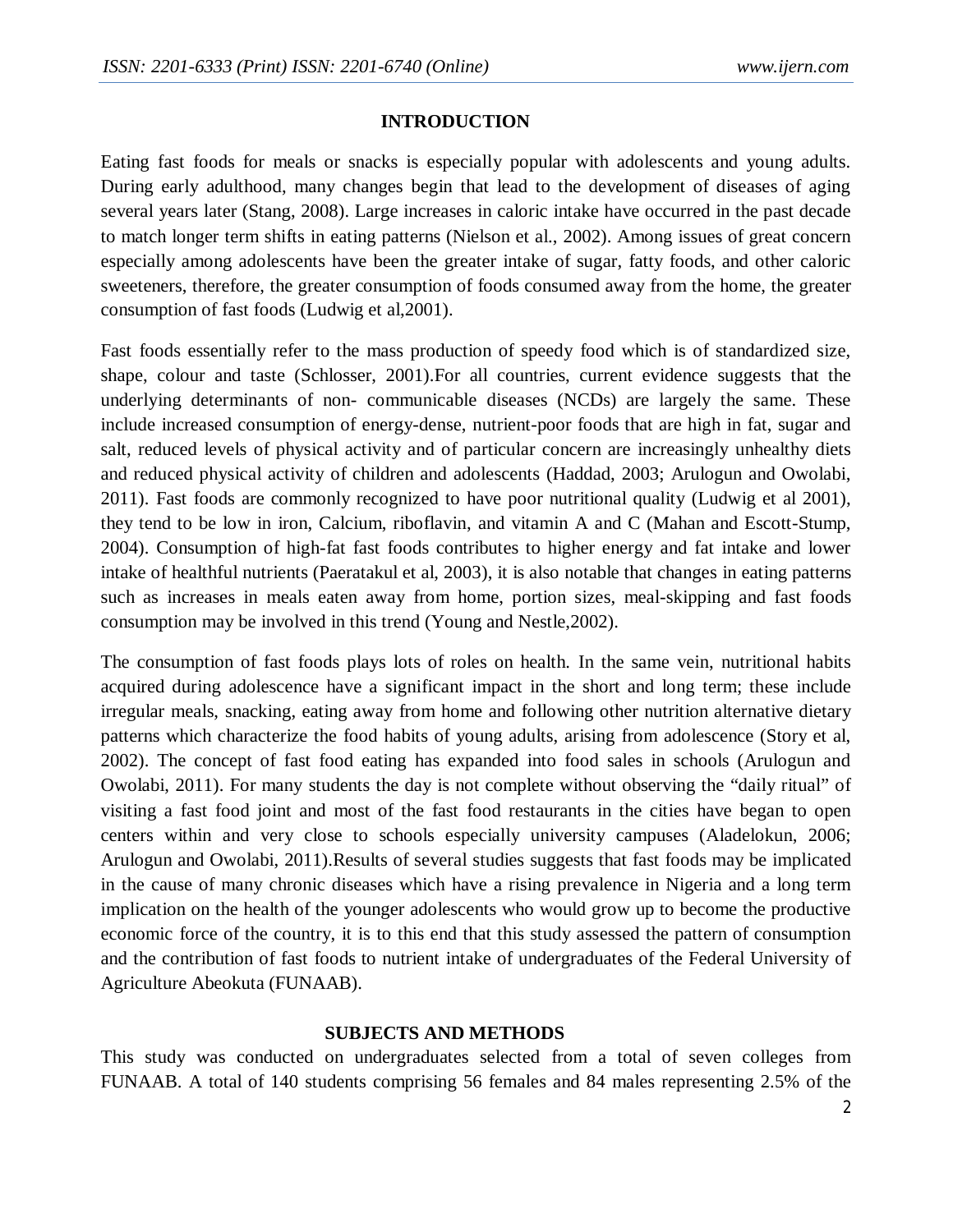total population of undergraduates in the university at the time of research were selected using stratified random sampling technique. The number of college students was used as the stratifying factor with male: female ratio of 60:40.

A structured questionnaire was administered to each of the respondents. The questionnaire sought information on the socio-economic characteristic and food habit of the respondents. A total of 19 fast foods were included in the questionnaire requesting the respondents to state the number of times a week each of these fast foods was consumed. A 24-hr diet recall procedure was administered each to the respondents, they were asked to recall meals including drinks taken the previous day, the cost/estimated cost, the source of the food/drink consumed as well as the time of consumption. This was carried out for two days; comprising a weekday and a weekend. Estimates of serving sizes and quantities of foods consumed were collected using common household measures, utensils and standard portion sizes of fast foods were purchased and weighed. The nutrient intake values were obtained using food two food composition tables (Oguntona and Akinyele 1995;Mcance and Widdowson 1960) while other data was subjected to descriptive and inferential statistical analysis using SPSS (statistical package for social sciences) version 11.0

## **RESULTS AND DISCUSSION**

The results are presented on a total of 140 respondents. The socio-economic characteristics and pattern of fast food consumption of the respondents are presented in table 1.

#### *Food habit and Pattern of fast food consumption*

The results showed that the respondents (100%) patronized fast foods though majority (46.7%) do so at no specific time of the day. 42.9% males and 32.9% females patronize and consume fast food at least 1-2 times weekly while only 0.7% of the female respondents do not patronize it at all. The three major reasons adduced by students for patronizing fast food outlets as shown in Table 1 are availability (22%), accessibility (18.9%), and being nutritious (18.2%). Meal skipping was common especially among the male respondents (53.6%) and only 35 % of the female respondents skipped meals. Snacking was also observed to be common among those who skipped meals. Lack of time was responsible for meal skipping among 48% of the students, while 19% reported having no appetite, 13% cannot cook, 3% reported illness, while 6% reported financial constraints, and this finding is similar to the report of Young and Nestle (2003) that fast food consumption had increased among consumers due to its ready availability. More males (28%) compared to females (20%) preferred snacks to meals prepared at home, this value is higher than that reported (6.5%) by Arulogun and Owolabi (2011) among similar undergraduate students of University of Ibadan, Nigeria. The distribution of students according to types of fast food and drinks usually purchased shown in Table 1 revealed that flour- based fast foods was more popular among the students (males:42%, females: 30%) and similar to the findings of Arulogun and Owolabi (2011) which revealed that the most commonly consumed fast foods among undergraduates was flour-based products. More females (38%) compared to males (8.5%) purchase highly sweetened fruit juice/ drinks and this is in agreement with Rolls et al (1999) report that fast food consumption often do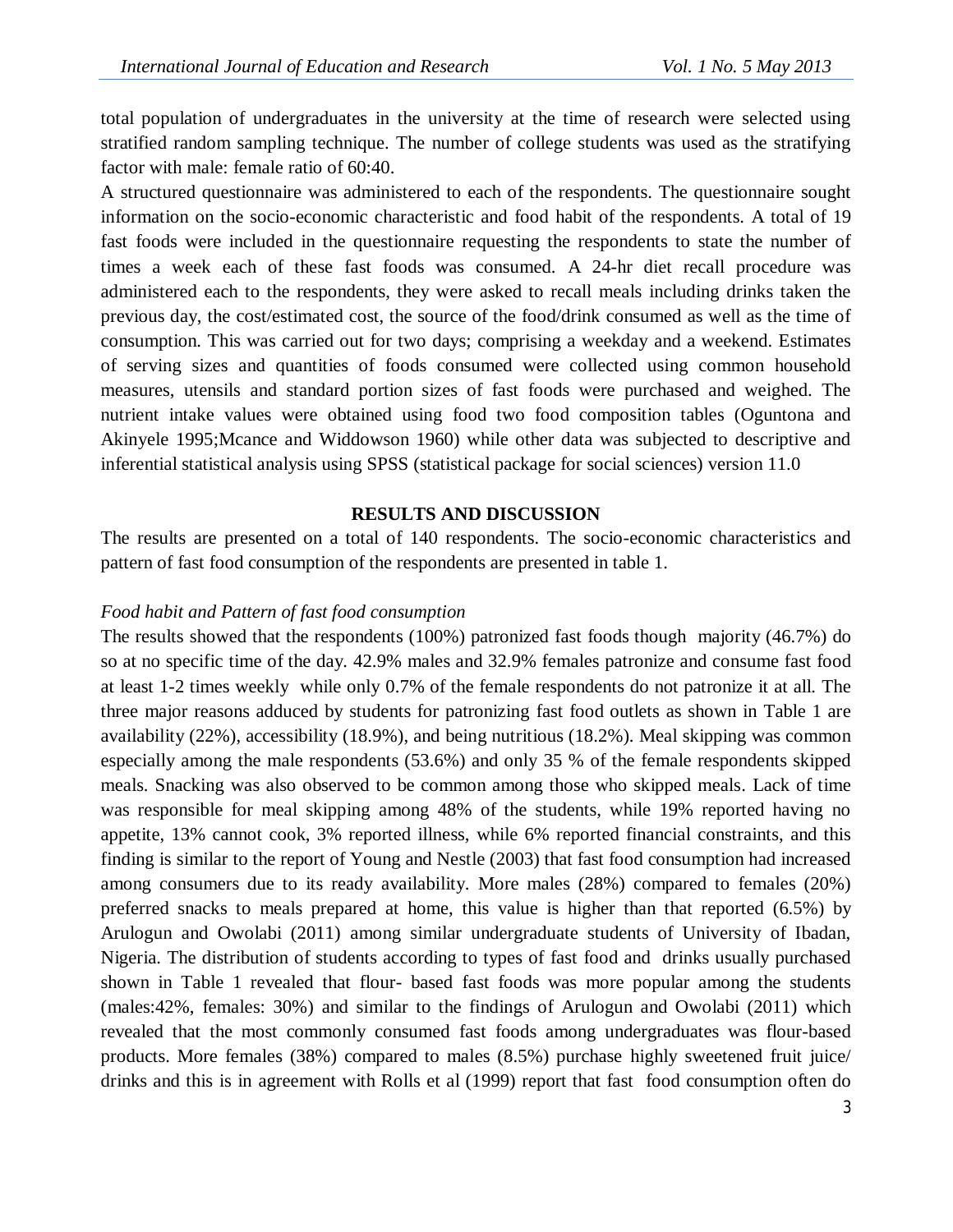not go without consumption of highly sugared beverages. About 20% of the students reported purchasing meat-based fast foods and dairy products while 8.5 % of males consume alcoholic beverages. Eleven percent of the students spent less than \$1.00 on fast food and drink per day while 46% spent between \$1.00 and \$2.50, 27% spent between \$2.51 and \$5.00 and 16% spent above \$5.00.

## *Frequency of fast food consumption*

The results revealed that fast food consumption has become popular among undergraduates in the Federal University of Agriculture, Abeokuta. A high frequency of consumption was observed among the respondents (up to four times a week) for biscuits, cakes, puff-puff/buns, fruit juices/ drinks, yoghurt, ice-cream, sweets and chewing gum. Although, suya (peppered steak), soft drinks, malted drinks and chin-chin were consumed by more than half of the students, the frequency of consumption varies from one to two in a week. Scotch egg, sausage, burgers, doughnut and chocolate drinks were consumed by a reduced number  $\left( \langle 20\% \rangle \right)$ , with frequency of consumption varying between 1-2 times weekly. Other frequently consumed fast foods are meat/fish pie, groundnuts and alcoholic drinks.

# *Contribution of fast food to daily food intake of undergraduates of FUNAAB*

The results presented in Table 2 revealed that the major food groups consumed by the respondents include cereals, root and tubers, legumes/pulses, dairy products, meat, poultry and fish, fruits and vegetables. The results showed that cereals constituted the major (813g/day) food consumed by the respondents with 21% and 18% of the cereal food intake supplied by fast foods among male and female students respectively. The major cereal foods consumed include rice, maize, wheat and their products.

Root and tubers rated second in the daily food intake with mean intake per day being 529g and 28% of which was supplied by fast foods. Legume based foods intake averaged about 273g per day 18.6% being supplied by fast food. Major legumes and pulses consumed include cooked cowpea and steamed cowpea paste (*moi-moi*).

Mean intake of fruits and vegetables per student was 184g/day with 74% of this supplied by fast foods. Fast food supplied 84% of the animal protein intake while dairy product consumption was the lowest being 43.2g/day consumed by the respondents.

## *Contribution of fast foods to nutrient intake of undergraduates of FUNAAB*

Table 3 shows the nutrient intake of the respondents and the proportion of these nutrients supplied by fast foods. The mean energy intake by the respondents was  $2947\pm1567.9Kcal$ . Male respondents had a significantly higher (p<0.05) energy intake  $(3405.6 \pm 1387.7$ Kcal) than the female respondents (2061.9±838.6Kcal) with fast food supplying 20.3% of the total energy intake of both male and female respondents. Mean Protein intake was 85.7g with male students having a significantly higher (p<0.05) intake than their female counterpart. More than 50% of the protein intake was from plant source. Overall, fast food provided about 60% of the animal protein intake, although for male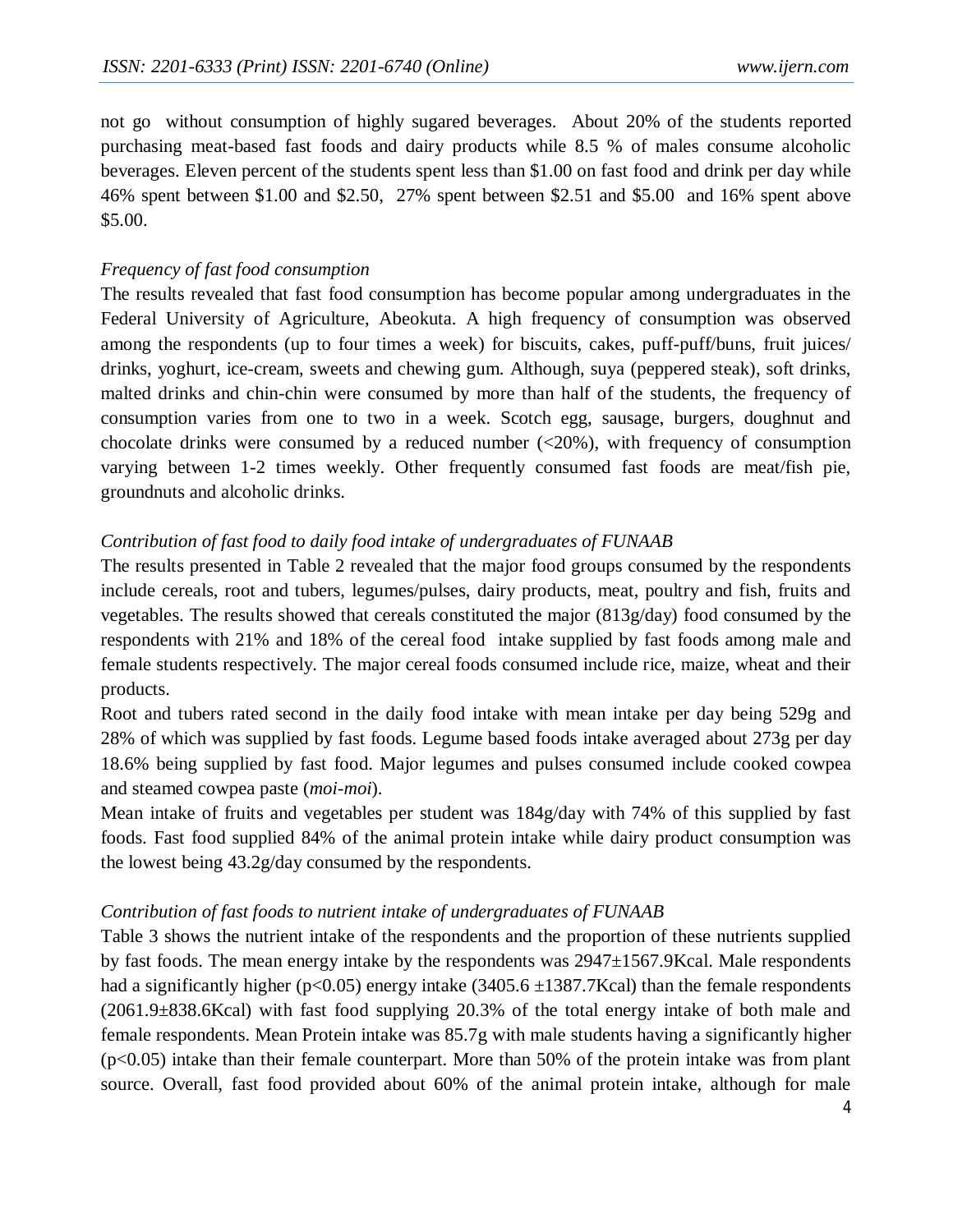students the proportion (64%) is much higher supporting the report of Oniang'o et al (2003) that consumption of animal products especially milk and meat increases with income and urbanization. A mean value of almost 400g carbohydrate intake per day was reported among the respondents. Male students had a significantly higher ( $p<0.05$ ) carbohydrate intake (371.7g $\pm$  116.2) than female students (255g $\pm$ 113.4) and fast foods supplied 18% of carbohydrate intake of the respondents. The average fats and oil intake of the respondents was 67.4g and 122.2g for males and females respectively while fast food supplied 29.17% of the intake. Fast food was a major contributor of animal protein and dietary fats and oils thus supplies a higher percentage of total caloric intake, this is in line with the reports that street foods contribute a considerable amount of dietary fats and oils, as well as protein intake of students (Oguntona and Kanye, 1995; Oguntona et al, 1998). Although consumption of flour-based fast foods was more favoured by male students than their female counterpart, this may be responsible for their higher energy intake in excess of requirement. The implication of this is that where such excess energy intake is not matched with corresponding energy expenditure may result in weight gain and consequently obesity. Calcium and iron intake was observed to be low among the students, however, fast foods contribute considerably more to calcium than iron intakes. The mean calcium intake of both male and female undergraduates was 463±189.9 with a lower proportion (38%) provided by fast foods. There is a wide variation in the iron intake of undergraduates with intake ranging between 6.8mg to 48.0mg among males and female undergraduates. Averagely, fast foods supplied 13% of total iron intake of the respondents. Generally, vitamin intake was low among the respondents except for the intake of riboflavin. Fast foods contributed more than 40% to ascorbic acid, 15% to riboflavin, 15% to Vitamin A, 32% of niacin and 36% of thiamin intake respectively. Female students had higher vitamin C intake compared to their male counterparts. The low vitamin intake may be attributed to low consumption of fruits and vegetables among the respondents. The findings of this study support reports of Steyn and Damasceno (2006) that fast foods are poor sources of micronutrients but associated with higher energy and fat intake.

In conclusion this study has shown that consumption of fast foods among undergraduates is increasingly becoming an emerging trend. It is a major source of energy, dietary fat and animal protein though it was shown to be a poor source of micronutrients which consequently increases the susceptibility to the already high prevalence of non-communicable diseases especially in developing countries. As a result, there is a need to incorporate nutrition education into students' curriculum with a view to equipping them with necessary nutritional knowledge on how to make rational and healthy fast food choices.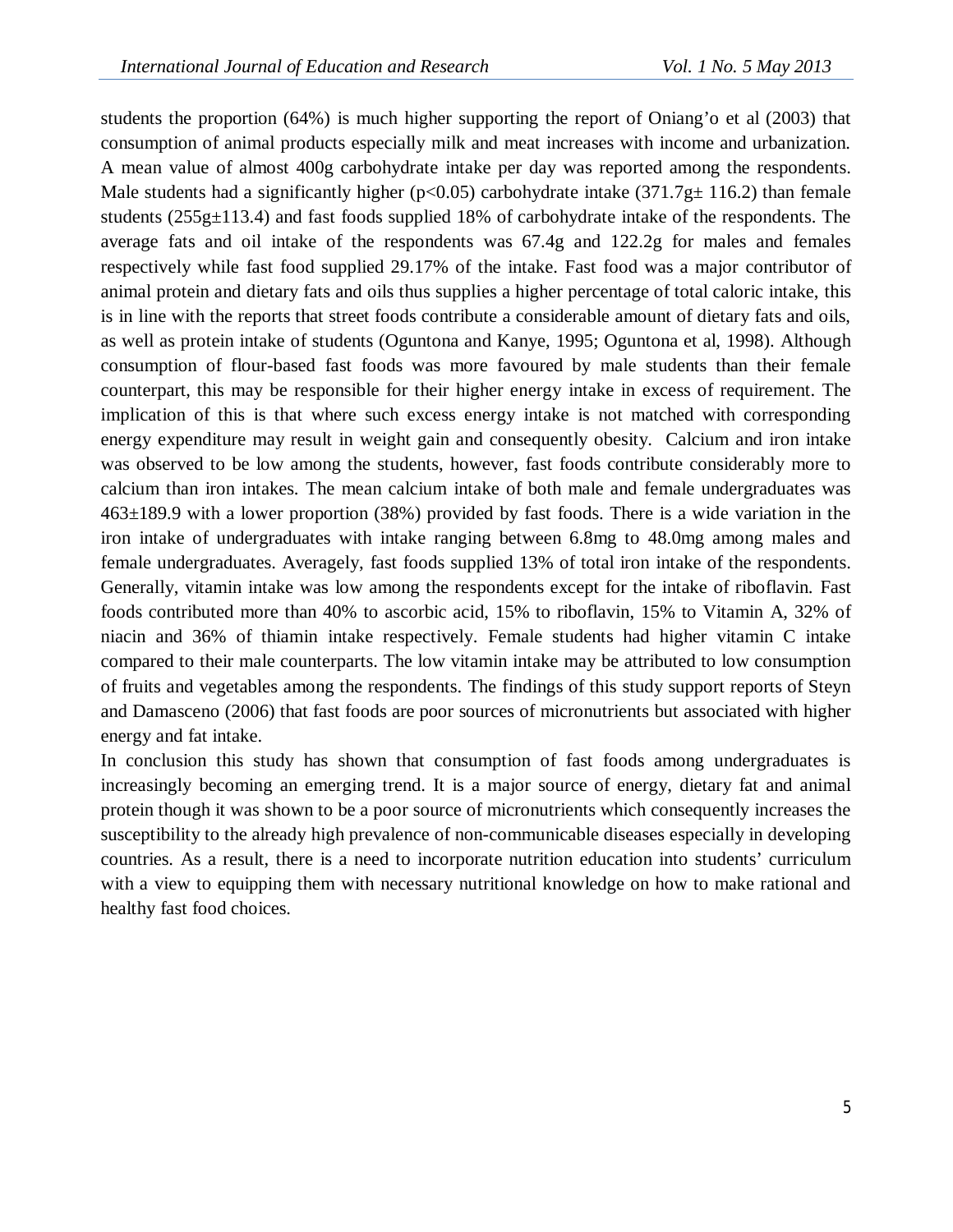#### **REFERENCES**

- **Aladelokun D**., 2006. Health freedom activists warn of the dire consequences of abandoning natural foods. *Saturday Punch*, June 24:A5.
- **Arulogun O.A and Owolabi M.O.,** (2011) '*Fast Food Consumption Pattern among Undergraduates of the University of Ibadan, Nigeria*: Implications for Nutrition Education *J. Agric. Food. Tech.***, 1(6) 89-93**
- **Ludwig D.S.,Peterson K.E., Gortmaker S.L** (2001) ' Relation between consumption of sugarsweetened drink and childhood obesity; a prospective observational analysis'. *Lancet*. 357:505-508 [Cross ref[MEDLINE].
- **Haddad L.,** 2003. Redirecting the diet transition: what can food policy do? Development Policy Review, 21(5-6): 599-614
- **Stang J.,(2008) Nutrition in Adolescence In Mahan K., Escott- stump S.,(**2008) "*Food And Nutrition Therapy*"  $12<sup>th</sup>$  edition, Mc- Graw Hill USA pp 246-259
- **McCance R.A, and Widdowson E.M.** 1960: the composition of foods- Medical Research Council Special. Report series No 290, H.S.M.O.
- **Nielsen SJ, Siega-Riz A.M, Popkin BM. 2002** 'Trends in energy intake in US between 1977 and 1996': Similar shifts seen across age groups. *Obes Rev* 10: 370–8.
- **Oguntona E.B, Akinyele I.O.**(1997) "Nutrient composition of commonly eaten foods in Nigeria-Raw, Processed and Prepared", *Food basket Foundation International Ibadan.*
- **Oguntona CRB, and Kanye O.** 1995: Contribution of street foods to nutrient intake by Nigerian adolescents. *Nutr and Health* Vol. 10; 165-171.
- **Oguntona CRB, Razaq M.A, Akintola T.T** 1998: Pattern of dietary intake and consumption of street foods among Nigeria students. *Nutr and Health* Vol 12; 247-256.
- **Oniang'o R.K. ,Mutuku J.M, , Malaba S.J** (2003). 'Contemporary African Food Habits and their nutritional and Health Implications. *Asia Pacific Journal of Clinical Nutrition .* 12(3):231-236
- **Paeratakul, S. Ferdinand, D.P. Champagne, C.M. Ryan, D.H. Bray, G.A.,** (2003): Fast food consumption among US adults and children, dietary and nutrient intake profile. Am Diet Assoc. Oct; 103(10):1332-8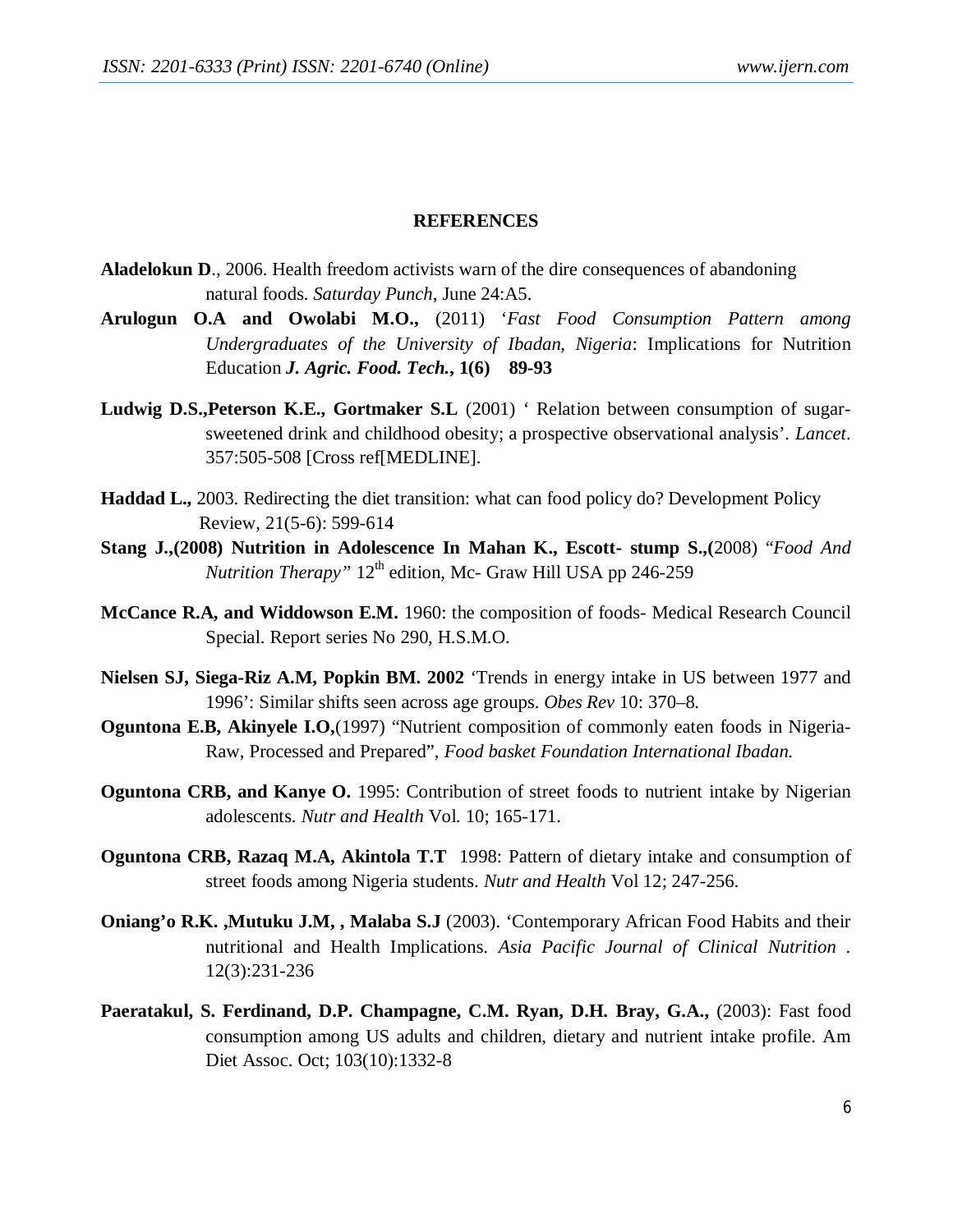- **Rolls BJ, Bell EA, Castellanos VH, Chow M, Pelkman CL, Thorwart ML. (**1999)**.** Energy density but not fat content of foods affected energy intake in lean and obese women. *Am J ClinNutr.*69: 863–871. Abstract/FREE Full Text
- **Schlosser, E.** 2001: Fast food Nation. Houghton Miffin Company.
- **SPSS for Windows,** *Statistical Package for social Sciences,* version 11.0. Lead Technologies Inc.
- **Steyn K, Damasceno A.,** 2006, *Lifestyle and related risk factors for chronic diseases In Disease and mortality in Sub-saharan Africa.*,2<sup>nd</sup>Edition:Washington (DC):World bank. Bookshelf ID:NBK2290 PMID:21290651
- **Story, M. Neumark-Sztainer,D. French, S.** 2002: Individual and environmental influences on on adolescent eating behaviours*. JADA* 102:S40-S51
- **Uusitalo U., Pietinen P., Puska P**.,(2002). *'Dietary Transitions In Developing Countries: Challenges for Chronic Disease Prevention, In Globalization, Diets and Non communicable diseases.* WHO Library Cataloguing-in- Publication Data.NLM Classification: QT 235) pp. 6-23
- **Young, L**.**R and Nestle, M.** 2002: the contribution of expanding portion sizes to the US obesity epidemic. *Am J Public Health*; 92: 246-249.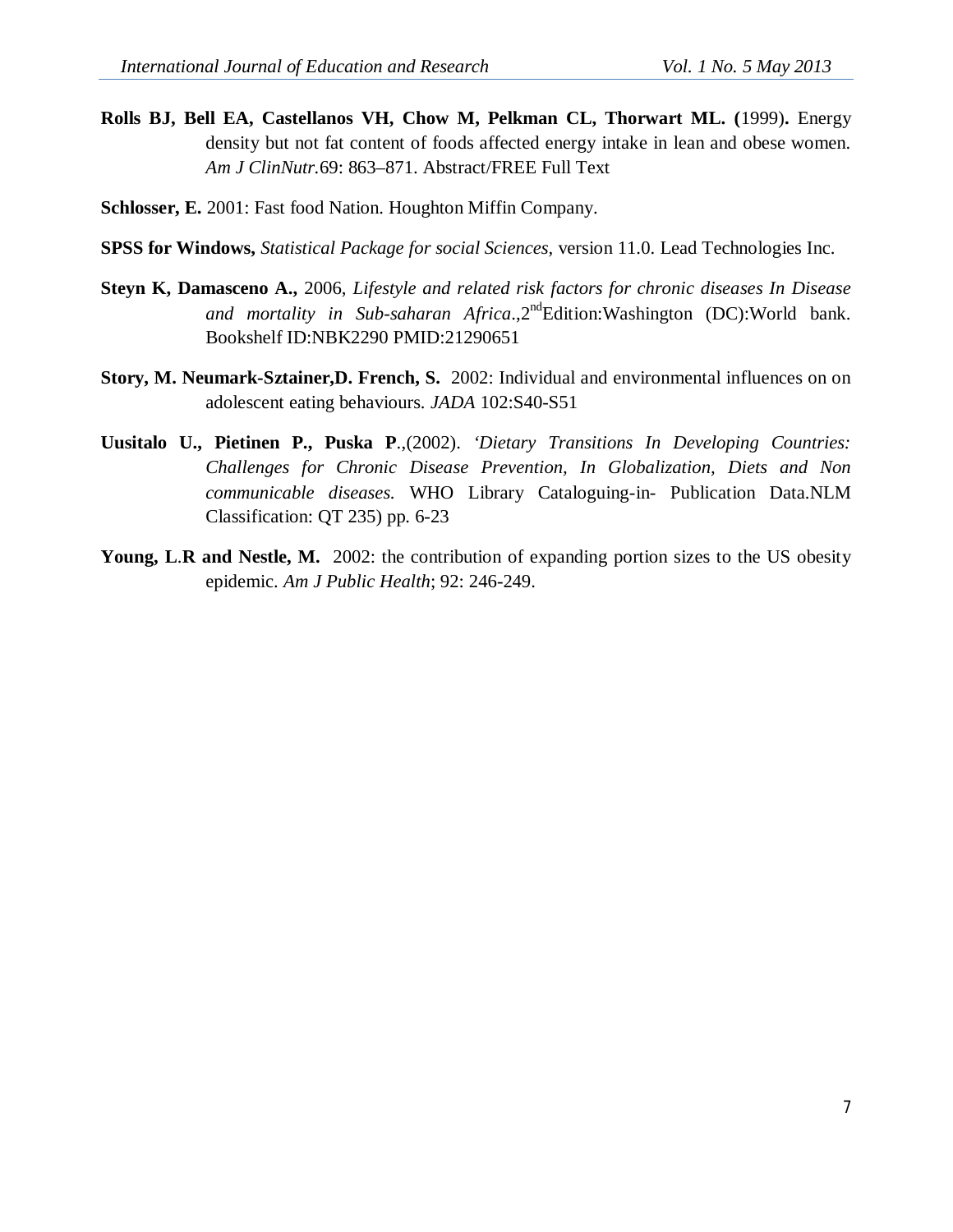| Food habit                                        |     | Male                     |                          | Female |  |
|---------------------------------------------------|-----|--------------------------|--------------------------|--------|--|
| fast<br>food<br><b>Patronage</b><br>of<br>outlets | F   | $\%$                     | F                        | $\%$   |  |
| Yes                                               | 84  | 60                       | 56                       | 40     |  |
| N <sub>o</sub>                                    |     | $\overline{\phantom{0}}$ | -                        |        |  |
| Number of times (frequency)                       |     |                          |                          |        |  |
| per week                                          | 60  | 42.9                     | 46                       | 32.9   |  |
| $1 - 2$                                           | 14  | 10.0                     | 9                        | 6.4    |  |
| $3 - 4$                                           | 10  | 7.1                      | $\overline{\phantom{0}}$ |        |  |
| >4                                                |     |                          | $\mathbf{1}$             | 0.7    |  |
| None                                              |     |                          |                          |        |  |
| <b>Meal skipping</b>                              |     |                          |                          |        |  |
| Yes                                               | 75  | 53.6                     | 49                       | 35.0   |  |
| No                                                | 9   | 6.4                      | 7                        | 5.0    |  |
| <b>Reason for skipping meals</b>                  |     |                          |                          |        |  |
| Lack of Available Time                            | 41  | 29.3                     | 26                       | 18.6   |  |
| Can't cook                                        | 12  | 8.6                      | 6                        | 4.3    |  |
| No appetite                                       | 10  | 7.1                      | 16                       | 11.4   |  |
| <b>Illness</b>                                    | 4   | 2.9                      | $\overline{\phantom{0}}$ | -      |  |
| Finance                                           | 8   | 5.7                      | $\overline{\phantom{0}}$ |        |  |
| No reason                                         | 9   | 6.4                      | 8                        | 5.7    |  |
| <b>Preferred Meal</b>                             |     |                          |                          |        |  |
| Traditional meal/diet                             | 37  | 26.4                     | 23                       | 16.4   |  |
| Snacks/fast foods                                 | 40  | 28.6                     | 28                       | 20.0   |  |
| <b>Both</b>                                       | 7   | 5.0                      | 5                        | 3.6    |  |
| Type of fast foods usually                        |     |                          |                          |        |  |
| <b>Purchased</b>                                  |     |                          |                          |        |  |
| Flour-based                                       | 155 | 42.3                     | 132                      | 30.1   |  |
| Meat-based                                        | 48  | 13.1                     | 32                       | 7.3    |  |
| Dairy products                                    | 34  | 9.3                      | 45                       | 10.3   |  |
| Fruit juices/ malted sweetened                    | 59  | 16.1                     | 168                      | 38.3   |  |
| drinks                                            |     |                          |                          |        |  |
| Alcoholic drinks                                  | 31  | 8.5                      | -                        |        |  |

Table 1: Food habit and Pattern of Fast Food Consumption of University Undergraduates.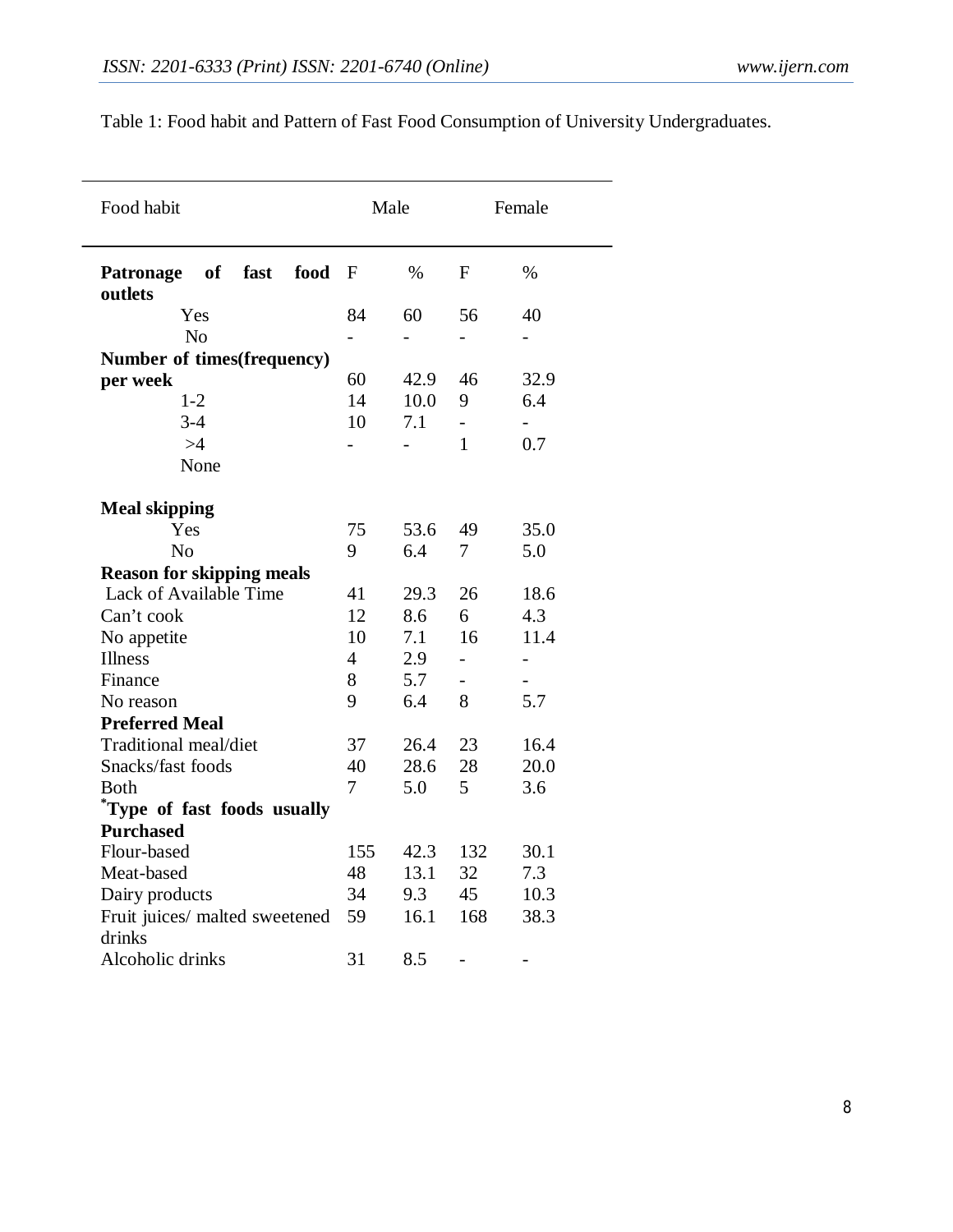| <b>Amount spent daily on fast</b> Freq |    | $\%$ |
|----------------------------------------|----|------|
| foods and drinks (NGN)                 |    |      |
| $<$ \$1.00                             | 15 | 11.0 |
| $$1.00-2.50$                           | 65 | 46   |
| $$2.51 - 5.00$                         | 38 | 27   |
| $>$ \$5.00                             | 22 | 16   |
|                                        |    |      |
| *Reason for patronizing fast           |    |      |
| food outlets                           |    |      |
| Accessibility                          | 60 | 18.9 |
| Availability                           | 72 | 22.6 |
| Advertisement                          | 18 | 5.7  |
| Leisure/socializing                    | 52 | 16.4 |
| <b>Nutritious</b>                      | 58 | 18.2 |
| Provides value for money               | 16 | 15.0 |
| Hygiene/freefrom                       | 42 | 13.2 |
| contamination                          |    |      |
|                                        |    |      |

\* multiple responses given

Table 2: Food Intake of Undergraduates and Contribution from Fast Foods.

|                                  | Dairy<br>product | Root<br>and<br>tubers | Cereals | Legumes | Meat, Poultry<br>and Fish | Fruits/<br>vegetable |
|----------------------------------|------------------|-----------------------|---------|---------|---------------------------|----------------------|
| Female $(n=56)$                  |                  |                       |         |         |                           |                      |
| Mean Intake $(g)$                | 57.20            | 482.51                | 951.81  | 279.42  | 92.3                      | 205.15               |
| Supply by fast food $(g)$        | 35.00            | 150.00                | 178.40  | 46.10   | 83.57                     | 197.2                |
| F. Foods as % intake             | 61.19            | 31.17                 | 18.74   | 17.05   | 90.54                     | 96.12                |
| Male $(n=84)$                    |                  |                       |         |         |                           |                      |
| Mean Intake $(g)$                | 33.91            | 542.97                | 760.95  | 271.87  | 114.73                    | 171.76               |
| Supply by fast food $(g)$        | 28.72            | 150.00                | 161.35  | 55.50   | 94.32                     | 123.64               |
| F.foods as % intake              | 84.70            | 27.63                 | 21.2    | 20.41   | 82.21                     | 71.89                |
| All<br><b>Respondents</b>        |                  |                       |         |         |                           |                      |
| $(n=140)$                        |                  |                       |         |         |                           |                      |
| Mean Intake $(g)$                | 43.20            | 528.84                | 812.76  | 272.78  | 107.05                    | 183.89               |
| Supply<br>by<br>fast<br>foods(g) | 31.86            | 150.00                | 169.88  | 50.62   | 90.34                     | 135.50               |
| F.food as % intake               | 73.75            | 28.36                 | 20.90   | 18.62   | 84.39                     | 73.69                |